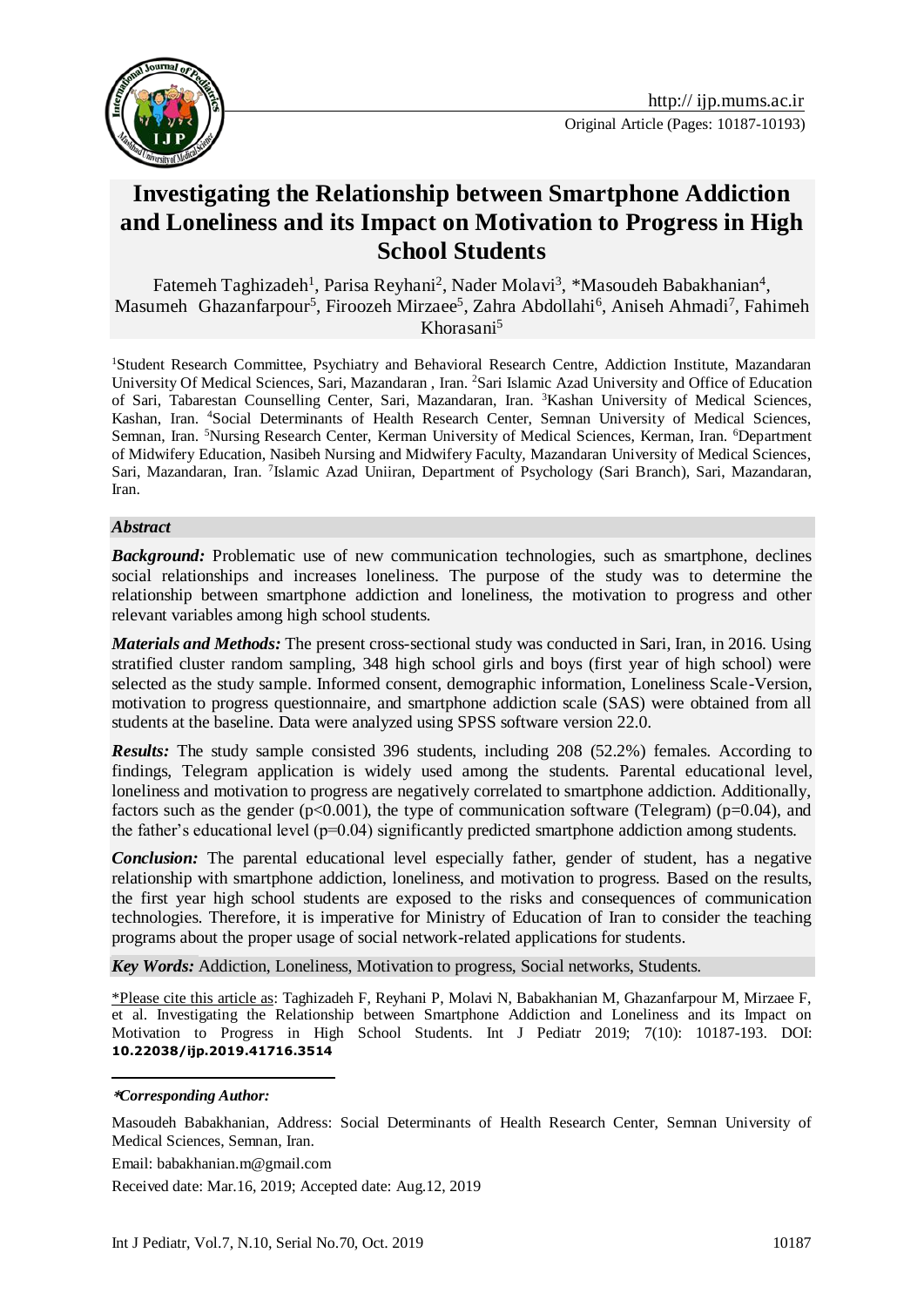#### **1- INTRODUCTION**

 Following in the wake of communications technology revolution as well as heavy and extensive usage of social networks, in recent years, the extreme and pathological usage of the networks named as "Social Network Addiction" has been more attention. Dependency and addiction to the cell phones is defined as the frequent usage of cell phones to enter these networks and causes the mental engagement (1). The use of social networks is an integral part of today's life and many people find it impossible to stay away from them completely. However, in recent years, the addiction to cyberspace and social networks has also been addressed as with other essential and habitual behaviors, such as eating and having sex, which could be addictive (2). Researchers determined chemical and behavioral common addiction behaviors in seven dimensions, including obviousness, tolerance, mood changes, conflict, hangover, issues, and recurrence (3). The extensive usage of cell phones and new communication technologies, without any narcotics, is a compulsive disorder that reduces social relationships and increases social isolation and loneliness (4, 5).

According to findings on messaging, young people who excessively utilize cell phone indicate a high level of impulsiveness, loneliness and social anxiety (6). Smartphone addiction has become an acute social life problem, which has a negative impact on employment. The smartphone addiction causes feeling of depression, defeat, and loneliness, if the person is not able to access the cell phone. Moreover, their life and business is sometimes disturbed under the influence of frequent calls, text messages, web browsing and online chats. Studies demonstrate that students who extensively use cell phones have lower levels of self-confidence, higher level of isolation, depression, sleep disorders and anxiety (7). Education system expresses more concern for high school due to development of independent identity in the students in comparison with elementary schools. The researchers conducted the current study to determine the relationship between smartphone addiction and loneliness, the motivation to progress and other relevant variables among high school students.

#### **2- MATERIALS AND METHODS**

#### **2-1.** Participants and study method

 The samples of this cross-sectional study included all high school students in Sari, North of Iran in 2016. The method proposed by Krejcie and Morgan was used to calculate the sample size (n=348). Complex sampling (random, stratified and clustered) has been utilized for the selection of samples. In this respect, the samples were first selected among the high schools (first year high school  $[9<sup>th</sup> grade]$ ) of the 2nd district of Sari, two girls' schools and two boys' schools. In the next phase, two classes were randomly selected, and then the girls and boys enrolled in the study based on random sampling method and sample size in each class, in case of having inclusion criteria. All high school students (first year high school  $[9<sup>th</sup> grade]$ ) in Sari fit into the inclusion criteria and all of those who were reluctant to participate were excluded. Informed consent was obtained from all students at the baseline, and subsequently demographic information, loneliness scale, motivation to progress questionnaire, and smartphone addiction scale were used. The descriptive and inferential data were analyzed by SPSS software version 22.0 using mean and standard deviation (SD), Chi-square, Brown, Spearman and Fisher's coefficients. P-value less than 0.05 was considered as statistically significant level. Normal distributions were investigated usi ng Kolmogorov–Smirnov test.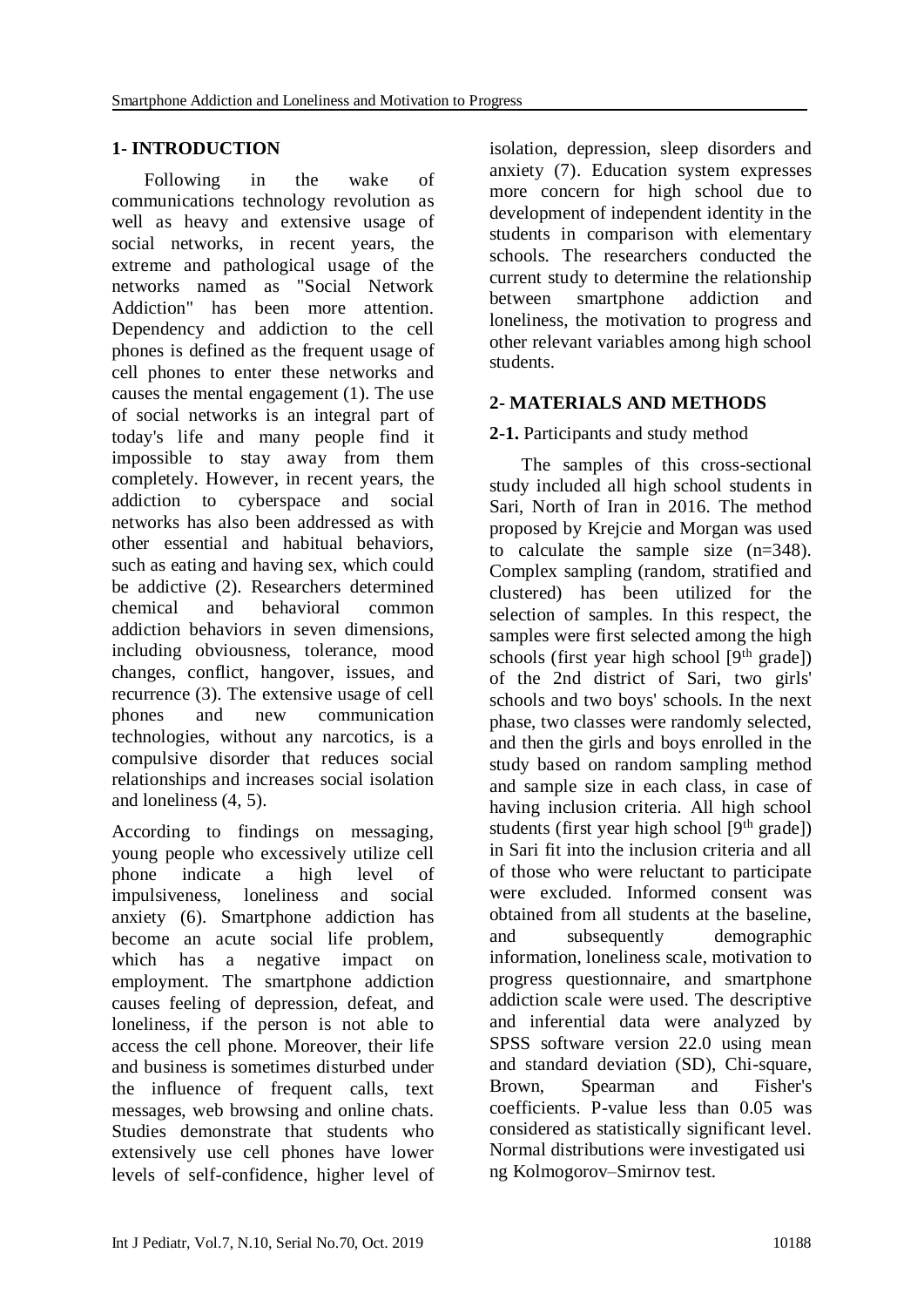# **2-2. Measurement Tools**

## **2-2-1. UCLA Loneliness Scale-Version 3**

This questionnaire was first constructed by Russell and Ferguson in 1980 as a 20-point self-report scale. The questionnaire uses a 4-point Likert scale from 1 (never) to 4 (always) to measure dissatisfaction of individuals from social relationships in two dimensions: the lack of intimate relationships and the lack of social network. The questions 1, 5, 6, 9, 10, 15, 16, 19, 20 have reverse scores. Thus, the range of scores obtained on this scale is between 20 and 80. The mean score is 50. The score greater than the mean score indicates greater loneliness. Russell et al. (1980) reported an internal consistency of 0.94 (8). In the research of Ghasemzadeh (2006), according to Davarpanah (1994), the coefficient of internal consistency was 0.78 (9).

**2-2-2. Motivation to Progress Questionnaire:** Hermans in 1970 constructed the questionnaire (10) in which there were 29 multiple-choice questions (MCQ). Hermans calculated the reliability of the original form by Cronbach's alpha and test-retest (0.82 and 0.85, respectively). Excluding eight questions, the reliability of the questionnaire was reported to be 0.83 in the Persian version of this tool, administered for a group of students in Saveh city, Iran (11).

**2-3. The Smartphone Addiction Scale (SAS):** In the smartphone addiction (dependency) questionnaire was created by Hyun Yong Koo in 2009 (12), and consists of 20 questions, the first part is demographic characteristics and proper cell phone usage methods. The second part includes questions about cell phone, resistance to the three domains of deprivation, functional disorder, and compulsion and each component has specific questions as follows: deprivation (questions 1 to 7), life disorder (questions 8 to 13) and compulsion (questions 14 to 20). Likert scale was the base of the scoring. The scale was divided to four groups, including very low, low, high and very high and varied from 1 to 4. The scores below 63 represent the moderate usage of cell phones. Heavy cell phone users get the scores between 63 and 69. The students who have score equal to or greater than 70 are considered addicted. Savari and Manshedavi localized the Persian version of this tool in which the reliability of the questionnaire has been reported about 92% using the Cronbach's alpha coefficient, and the validity of the questionnaire was confirmed after translating and using factor analysis by academic professors (13).

#### **3- RESULTS**

 The sample size of the study was 396 containing 188 males (47.5%) and 208 females (52.5%). Table.1 shows the distribution of the educational level and the type of courses as well as information about the parental education of the subjects. Cell phone usage was reported an hour per day. Table.2 shows the data relating the accessibility of users to the smartphones in using social networks. According to the table, the telegram application is highly utilized among users. According to the results, parental educational level has a significant and negative relationship with smartphone addiction ( $r=-0.207$ ), loneliness ( $r=-0.228$ ), and motivation to progress  $(r=0.360)$ (Table.3). Moreover, loneliness and motivation to progress have a negative relationship. The educational level and the methods of the social network (Telegram) usage  $(r=0.201)$  build up a significant and direct relationship. As seen in Table.4, variable predictors of smartphone addiction among students are the gender, parental educational level and the type of software used in the cell phone (Telegram).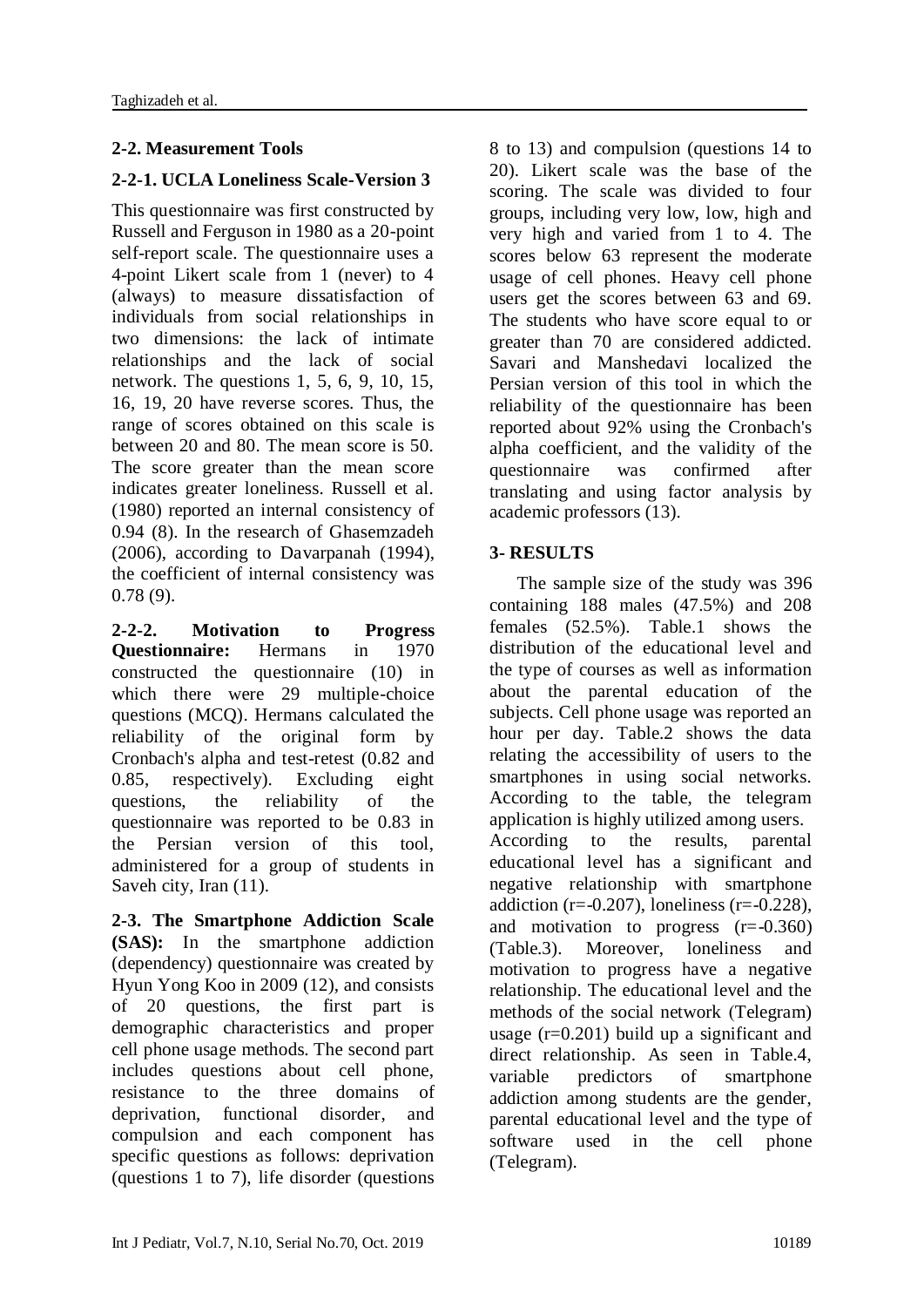| Variables                  |                            | Total | Frequency (Percentage)   |              |  |
|----------------------------|----------------------------|-------|--------------------------|--------------|--|
| Gender                     | Female                     | 396   | 208(5205%)               |              |  |
|                            | Male                       |       | 188(47.5%)               |              |  |
| Type of                    | High school                |       | 248(62.6%)<br>148(37.4%) |              |  |
| educational<br>institution | Vocational school          | 396   |                          |              |  |
| Educational                | $2nd$ grade of high school |       | 193(48.7%)               |              |  |
| grades                     | $3rd$ grade of high school | 396   | 171(43.2%)               |              |  |
|                            | $4th$ grade of high school |       |                          | $32(8.1\%)$  |  |
| Parental                   |                            |       | Father                   | 10(2.5%)     |  |
| educational level          | Primary school             |       | Mother                   | $\Omega$     |  |
|                            | Secondary school           |       | Father                   | $44(11.1\%)$ |  |
|                            |                            | 396   | Mother                   | 80(20.2%)    |  |
|                            | High school                |       | Father                   | 86(21.7%)    |  |
|                            |                            |       | Mother                   | 154(38.9%)   |  |
|                            | Academic                   |       | Father                   | 256(64.6%)   |  |
|                            |                            |       | Mother                   | 162(40.9%)   |  |

|  | Table-1: Baseline characteristics of the participants. |  |  |
|--|--------------------------------------------------------|--|--|
|--|--------------------------------------------------------|--|--|

**Table-2**: Contribution of students in using smartphones' applications.

| Communication and game applications | Total | Percentage |
|-------------------------------------|-------|------------|
| Telegram                            | 274   | $(80.5\%)$ |
| Instagram                           | 161   | (47.3%)    |
| Line                                | 26    | $(7.7\%)$  |
| Emo                                 | 20    | $2(5.6\%)$ |
| Viber                               | 12    | $(3.6\%)$  |
| Video games                         | 170   | $(44.3\%)$ |
| Online games                        | 105   | $(30.1\%)$ |

**Table-3**: Pearson correlation matrix variables between demographic profile, smartphone addiction, motivation to progress and loneliness.

| Variables                        | Smartphone<br>addiction | Feeling<br>of<br>loneliness | Motivation<br>to progress | Gender | Maternal<br>educational<br>level | Paternal<br>educational<br>level | Communication<br>applications<br>(Telegram) | Communication<br>applications(Instagram) | Educational<br>level |
|----------------------------------|-------------------------|-----------------------------|---------------------------|--------|----------------------------------|----------------------------------|---------------------------------------------|------------------------------------------|----------------------|
| Smartphone<br>addiction          | -1                      |                             |                           |        |                                  |                                  |                                             |                                          |                      |
| of<br>Feeling<br>loneliness      | e<br>0.049              |                             |                           |        |                                  |                                  |                                             |                                          |                      |
| Motivation<br>to<br>progress     | e<br>0.041              | e<br>$-0.0182$              |                           |        |                                  |                                  |                                             |                                          |                      |
| Gender                           | c<br>0.080              | c<br>0.052                  | $\mathbf c$<br>0.080      | 1      |                                  |                                  |                                             |                                          |                      |
| Maternal<br>educational<br>level | $^{\rm e}$ -0.269       | $^{\rm e}$ -0.331           | $^{\rm e}$ -0.162         |        |                                  |                                  |                                             |                                          |                      |
| Paternal<br>educational<br>level | $e$ -0.207              | $e-0.228$                   | $e$ -0.360                |        |                                  |                                  |                                             |                                          |                      |
| Communication                    | $\mathbf{c}$            | c                           | $\mathbf{c}$              | a      | b                                | b                                |                                             |                                          |                      |
| application<br>(Telegram)        | 0.332                   | 0.101                       | $^{0}.453$                | 0.053  | 0.183                            | 0.180                            |                                             |                                          |                      |
| Educational                      | e                       | e                           | $\mathbf{e}$              | b      |                                  | $\overline{\phantom{0}}$         | b                                           | b                                        |                      |
| level                            | $-0.002$                | $-0.209$                    | $-0.048$                  | 0.032  |                                  |                                  | 0.201                                       | 0.097                                    |                      |

The correlation coefficients in the underlined cases are significant. <sup>a</sup> Cramer's V Correlation, <sup>b</sup>Coefficient of agreement, <sup>c</sup>Correlation Coefficient of 1 to  $\eta^2$ , <sup>d</sup> Spearman Correlation Coefficient, <sup>e</sup>Pearson Correlation Coefficient.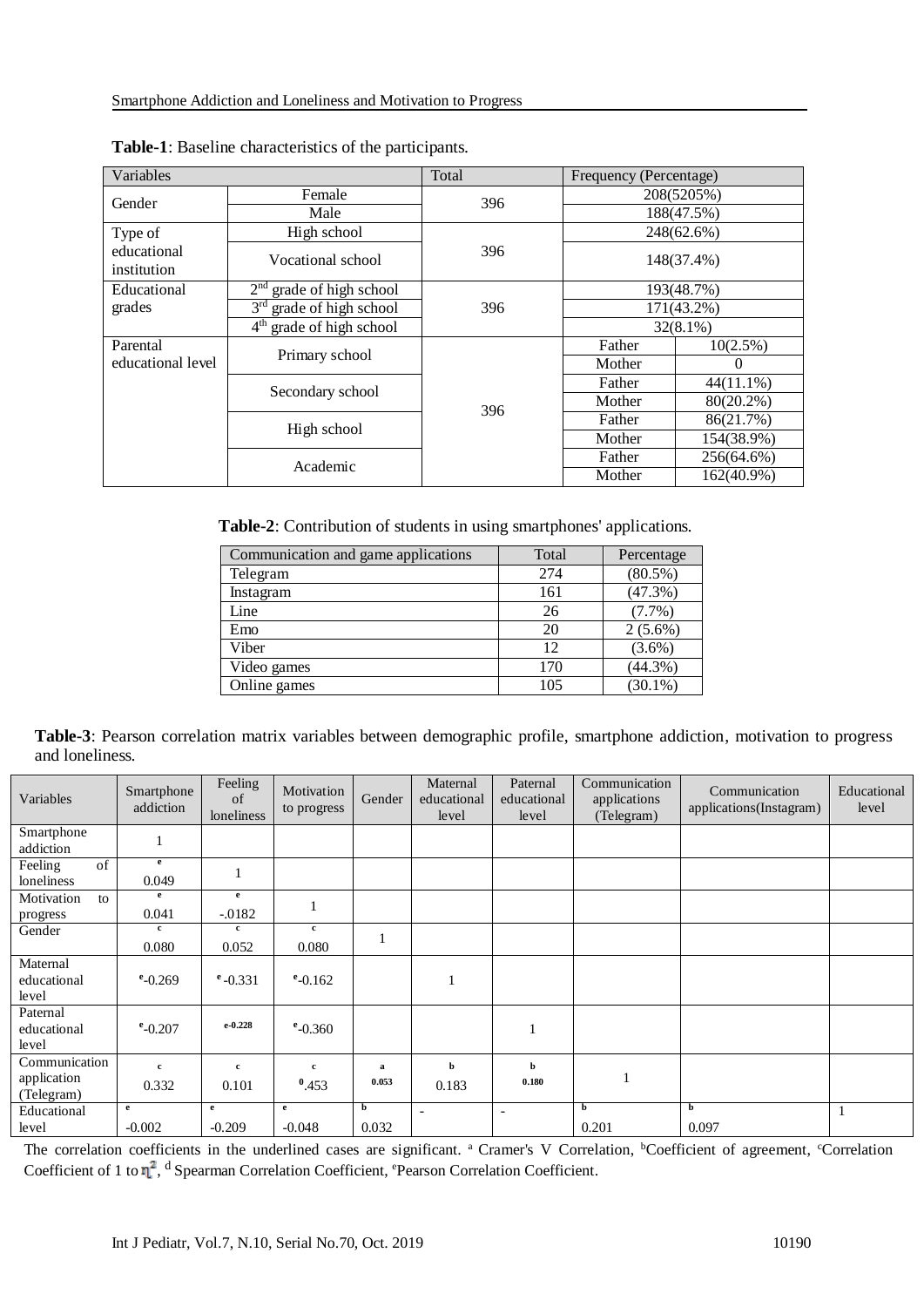| Variable   | $\mathbb{R}^2$ | Variable predictor                   | Standard<br>t value |          | Significance |
|------------|----------------|--------------------------------------|---------------------|----------|--------------|
| criteria   |                |                                      | beta value          |          | level        |
| Smartphone | 0.229          | Fix value                            | ---                 | 1.841    | 0.068        |
| addiction  |                | Motivation to progress               | $-0.085$            | $-0.571$ | 0.569        |
|            |                | Loneliness                           | $-0.113$            | $-1.187$ | 0.237        |
|            |                | Gender                               | 0.349               | 4.241    | 0.000        |
|            |                | Maternal educational level           | $0.196 -$           | 1.635    | 0.105        |
|            |                | Paternal educational level           | 0.186               | $-2.043$ | 0.043        |
|            |                | Communication application (Telegram) | 0.223               | 2.031    | 0.044        |
|            |                | Educational level                    | $-0.129$            | $-1.387$ | 0.168        |

**Table-4**: Impact coefficients, beta and t values of predicting smartphone addiction among high school students

#### **4- DISCUSSION**

 Obsessive-compulsive internet usage follows the lack of motivation to progress and loneliness. In this study aimed at investigating the relationship between smartphone addiction and loneliness and its impact on motivation to progress among high school students, the results expressed a high rate of different social network application usage among students among which Telegram is in the first place. Valid results of the study also confirm the negative relationships of parental educational level and smartphone addiction, loneliness and motivation to progress. Currently, the growth of smartphone addiction is significant among Iranian teenagers, the most important reason of which is the social and cultural status in Iranian society (14). The findings of the present study express the impact of multilevel risk factors on heavy student usage of the cell phone, one of which is "paternal educational level", which has a significant correlation with "smartphone addiction". According to the results of similar studies in Iran, low paternal educational level has a direct correlation with student's smartphone addiction, so that they feel high level of loneliness in comparison with their peers at school (15). Serious factors of addiction to the Internet are family processes and functions. According to one of the new findings of our study, the parental educational level builds up a negative relationship with smartphone addiction in an individual student. The results of similar studies also confirm that the parents with higher educational level would lead their children to the proper usage of the Internet and efficiently monitor the usage of children on the internet (16). Additionally, we predicted several variables regarding the students' tendency for internet addiction. Gender is one of these patterns. Although women display more tendency toward behavioral symptoms of smartphone addiction and social interactions (17) with the purpose of keeping in contact with real friends, the men in cyberspace search for new friends, learning and developing their social identity and using online games (18). Teens have motivations to progress which is constant till students' psychological needs in school and the opportunities provided in the school do not interfere with each other (19). Although use of new communication software in schools partly contribute to the students' learning process, it has some consequences such as fatigue, depression, impatience, academic failure, lessening performance of the individual, and finally loss of the students' motivation to progress (20-22). Nowadays, due to the fact that many students, without any external interfering factors, feel loneliness, which can bring out emotional issues, assessment and promotion of mental health in students play a significant role (23, 24). Following the emotional issues, the student faces other problems: low self-confidence in school leads the person to behavioral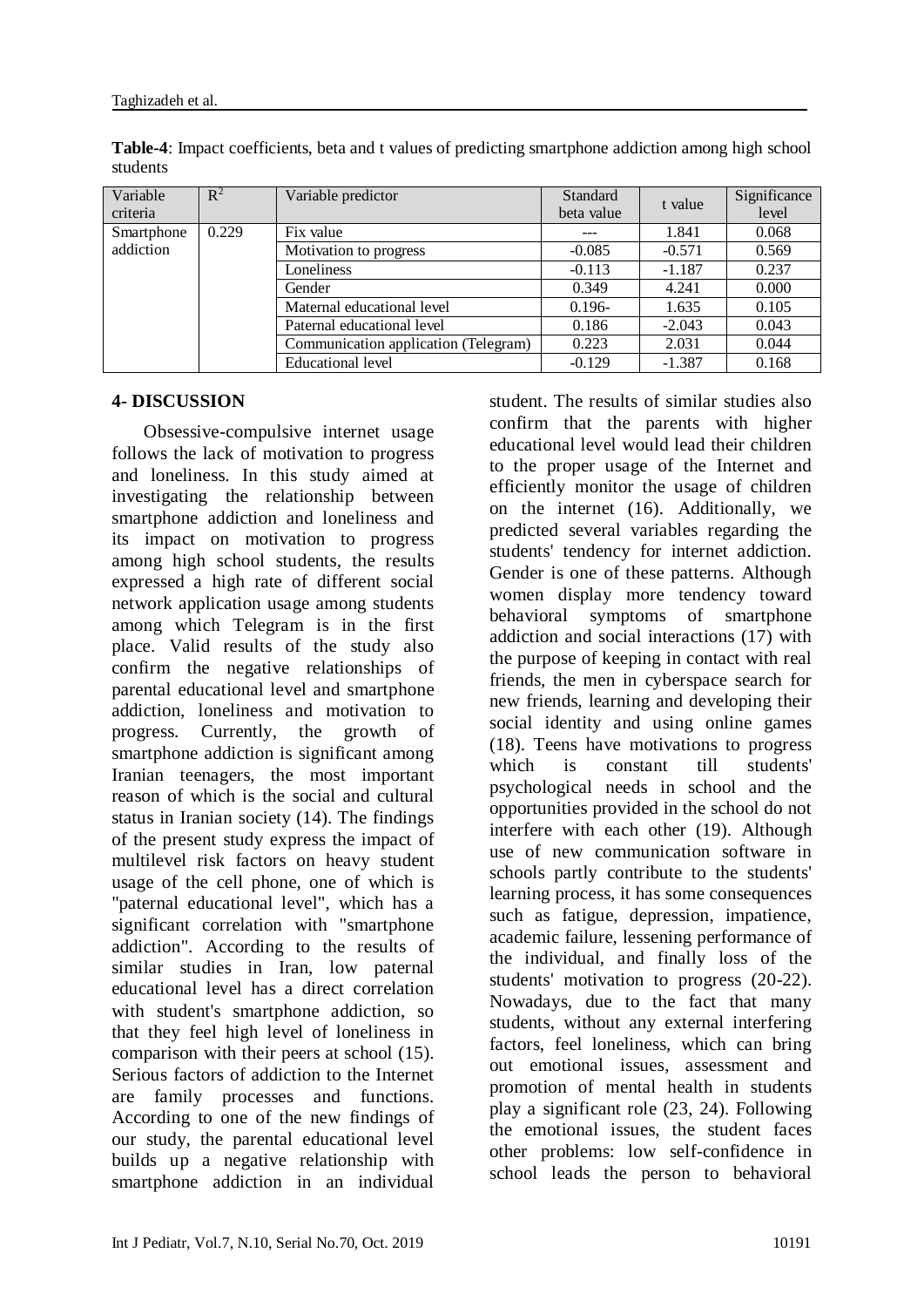addictions such as smartphone addiction, the new branch of this area (15). Among high school students, the internet addiction is an extensive new health problem that has a significant relationship between loneliness and internet addiction (25). Nevertheless, some studies have shown that social networks reduce feelings of loneliness in adolescents. Facilitating chat and talking processes, catching up the news, accessing other applications and facilities like the camera; having online and offline communications with relatives and friends helps to reduce the feelings of loneliness, and make the person popular among all age groups, in line with the findings of our study (26-28). According to the findings of this study, Telegram is the most usable social network. A similar study (2018) reported that the high school students in Golestan province mainly utilize Telegram application (29), since this application has been effectively designed so that it paves the way for communication through information set on user's profile (such as images, personal information, interests, and biographies of individuals).

## **4-1. Study Limitations**

The current study has some limitations, the most important of which are: 1. Because of the correlational design of the study, there was no possibility of controlling the confounding variables, and these variables might be effective on how students respond. 2. Since the study has been carried out on a limited sample of students and only in a specific city, hence, the results should be generalized with caution.

## **5- CONCLUSION**

 The internet overuse is associated with criteria such as lack of motivation to progress and loneliness. The purpose of the study was to investigate the relationship between smartphone addiction and loneliness and its impact on the motivation to progress among high school students. The results of this study indicate that the Telegram application is the most used among students, and that the parental educational level has a negative relationship with smartphone addiction, loneliness, and motivation to progress. Predictor variables of smartphone addiction among students are the gender, the type of software and parental educational level. According to the results of the study, students are exposed to the risks and complications of this technology. Therefore, the Ministry of Education of Iran should consider programs to develop the culture about the proper use of cyberspace network applications for students across the country.

## **6- CONFLICT OF INTEREST:** None.

#### **7- REFERENCES**

1. Takao M. Takahashi S. Kitamura M. Addictive personality and problematic mobile phone use Cyberpsychol Behav 2009; 12(5):501-7.

2. Grant JE, Potenza MN, Weinstein A, Gorelick DA. Introduction to Behavioral Addictions. Am J Drug Alcohol Abuse [Internet]. 2010;36(5):233–41.

3.Andreassen C, Pallesen S. Social Network Site Addiction - An Overview. Curr Pharm Des [Internet]. 2014 ; 20(25):4053–61.

4. Billieux J. Van der Linden M. Rochat L. The role of impulsivity in actual and problematic use of the mobile phone. Applied Cognitive Psychology.2008; 22(9), 1195-1210.

5. Swendsen J. Contributions of mobile technologies to addiction research. [Dialogues](https://www.ncbi.nlm.nih.gov/pubmed/?term=Contributions+of+mobile+technologies+to+addiction+research.+Dialogues+in+Clinical+Neuroscience)  [Clin Neurosci.](https://www.ncbi.nlm.nih.gov/pubmed/?term=Contributions+of+mobile+technologies+to+addiction+research.+Dialogues+in+Clinical+Neuroscience) 2016; 18(2):213-21.

6. Mansourian M. Solhi M. Adab Z. Latifi M. Relationship between dependence to mobile phone with loneliness and social support in University students. RJMS. 2014; 21 (120):1-8

7. Beranuy M. Oberst U. Carbonell X. Chamarro A. Problematic Internet and mobile phone use and clinical symptoms in college students: The role of emotional intelligence. Computers in human behavior.2009; 25(5), 1182-87.